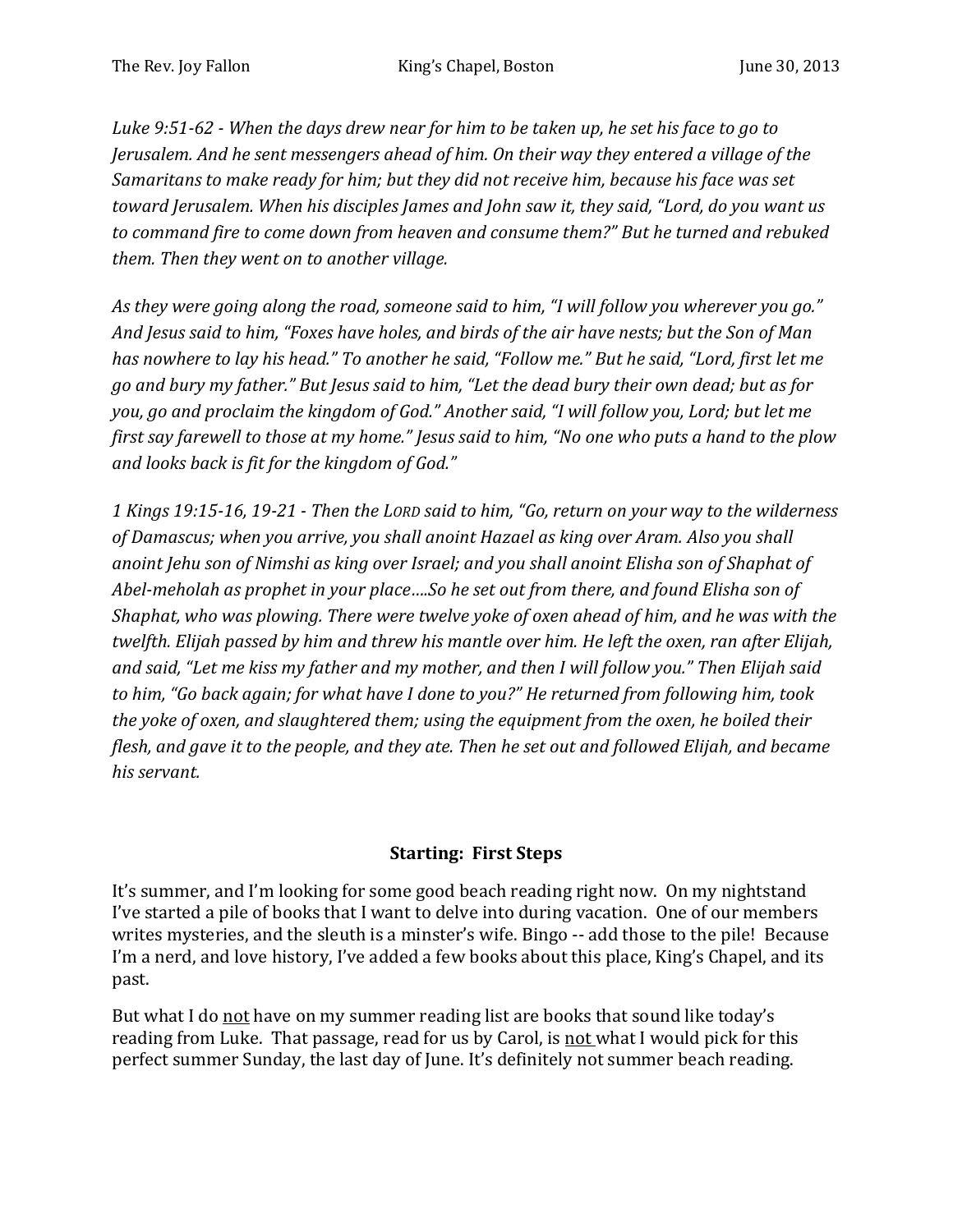What Luke gives us today is like the huge yellow sticker affixed to used cars in Massachusetts: a Lemon Law warning. It's a buyer-beware statement for any who would consider following this man, Jesus of Nazareth. It's a truth in advertising alert: if you get involved with this guy, don't expect easy street.

Compared to Luke, the Old Testament reading today is a walk in the park. There the grand old prophet Elijah is identifying his successor, someone with a name uncannily similar to his, Elisha. When Elijah chooses Elisha, by Elijah tossing his mantle – his cloak – over the shoulders of Elisha, Elisha stops the plowing he's doing, and makes a reasonable request: let me say goodbye to my family before I set off with you to be a prophet. Elijah must think this is fine, because the next we know, the neophyte Elisha dismantles his wooden plow to create kindling for a fire, butchers the oxen that have been pulling the plow, and makes the greatest goodbye barbecue imaginable for himself and his family. Today we offer cake – not barbecue – for Heinrich's sendoff, but you get the idea – Elisha gets a goodbye party before he departs. As it should be.

But in the New Testament story in Luke, when folks there have the *temerity* to ask Jesus if they can say farewell to those at home before they take off as fledging disciples, Jesus refuses! No, Jesus declares, if you want to come with me, it's now or never.

Another would-be follower seeks to follow Jewish law and bury his parents, but Jesus again rejects him. "Let me dead bury the dead." What? And if that were not daunting enough, Jesus tells a third, "foxes have holes, and birds of the air have nests, but the Son of Man has nowhere to lay his head." You will have no home, if you plan to journey with me, Jesus is declaring.

Imagine me replacing my welcome here to newcomers with this: No matter who you are, or where you are on life's journey, when you join us, be willing to jettison everything else. Catchy!

Jesus' news in Luke is stark: once you sign on with Jesus, family and home are secondary. It's a full-out, no-looking-back commitment. Because now Jesus, in his own journey chronicled by Luke, has reached the pivot point – Jesus is shifting his ministry away from the villages of Galilee in the hinterlands, and "turning his face" towards Jerusalem, where the powers of Rome and traditional religion are strongest.

Jerusalem is a dangerous place for Jesus, with his message of loving all, forgiving enemies, and honoring God before all others. It's almost certain to be the place where something he'll say will be the straw that breaks the camel's back, and his enemies will converge against him. Jesus is savvy enough to know this, but goes anyway, because there are lost and lonely in Jerusalem, too, who need his message of love and forgiveness.

So Jesus begins his trek towards Jerusalem, and likely death. He has to steel himself, as well as his followers. It's now or never. They cannot turn back.

Great love begets courage.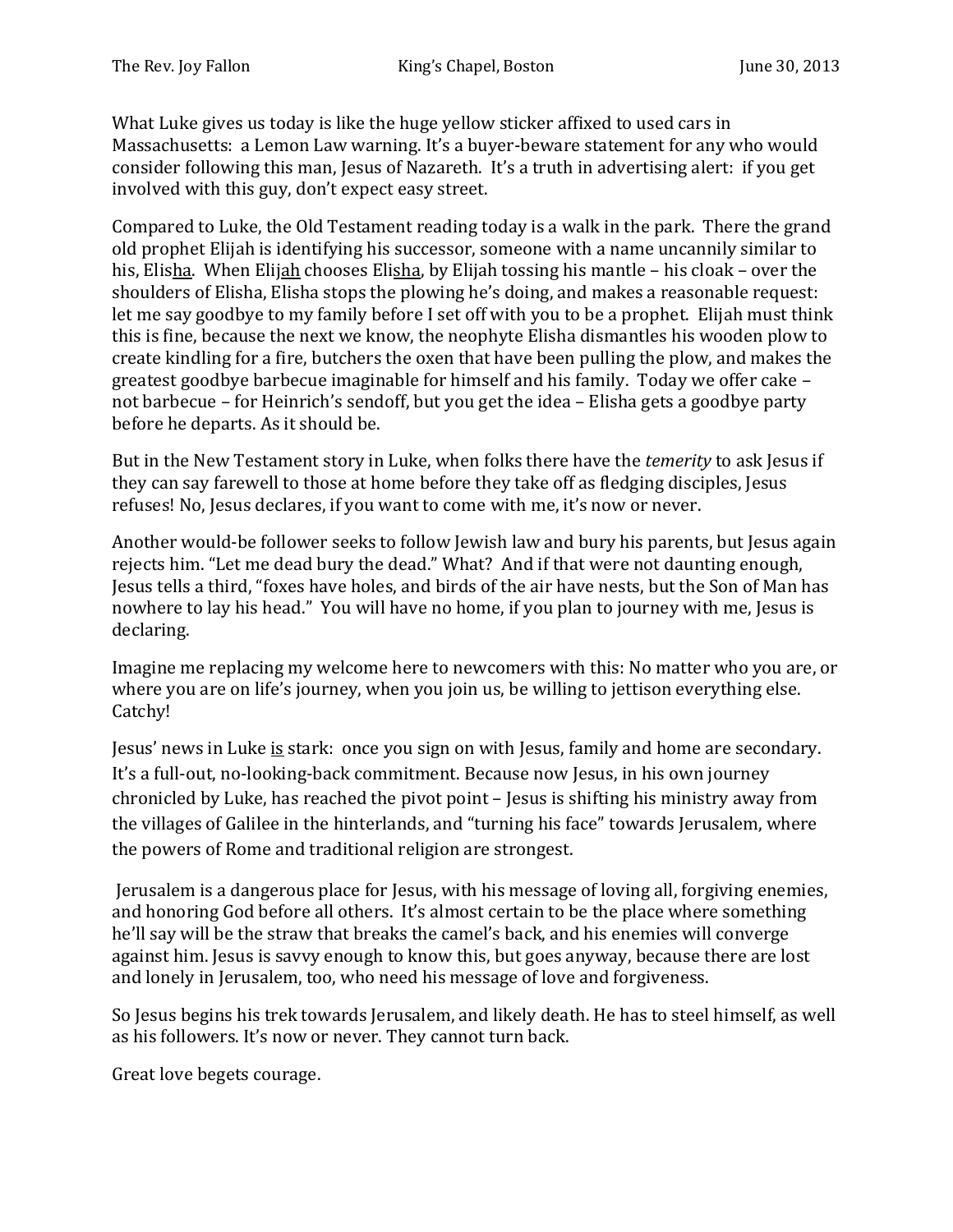Today's lesson isn't the light beach fare I've been yearning for this summer, no casual pageturner read by the ocean side, a gentle breeze ruffling the pages. Are you, like me, a wouldbe follower, happy to just quietly shut the Bible on this one, and hope for something a little more easy-going next week? Or might we be the hungry city dwellers, hoping Jesus will have the courage to come?

+++++

Any inclination I had for the former path – just quietly closing the Bible and moving away from Luke's hard words, kept being thwarted at every turn by this week's news.

Today, Nelson Mandela lies critically ill, fighting an infection in a South African hospital, and the world is preparing for his possible death. Mandela - a living, breathing example of a man – in our times -- who sacrificed 27 years of his life in prison – locked far away from family and home – in order that his people could be freed from apartheid. He suffered the hardship and indignity of daily pounding large rocks into small ones – a futile, meaningless task– but when he emerged, he stood for reconciliation, averting the massive bloodshed a civil war would have wrought. Mandela, who turned his face towards his Jerusalem, and walked the needed road.

The news also made me think of the courageous gay men and lesbian women who fought for so long for the ruling the US Supreme Court issued on Wednesday; those who bravely came out of the closet at a time when simply being who they were could get them beaten up, spat upon, fired from their jobs, or dragged to death along a lonely road in Wyoming. Many did have to give up family and home when they came out, turning their faces towards their Jerusalem, demanding the dignity of all.

And on Wednesday, I heard this story, in a segment on WBUR, a local National Public Radio affiliate, about the Sharps, a Unitarian couple, from nearby Wellesley, Massachusetts, who in 1939 and 1940, traveled to Europe as the Nazis grabbed more and more territory in Europe, and at great risk to themselves, saved hundreds of children and other refugees.

It was 1939 and Waitstill Sharp, a Unitarian minister at the Wellesley Hills Unitarian Church, had been preaching about the dangers of the Nazis, at a time when America had little appetite for intervention. Our nation was exhausted by the previous World War and was still living in the Great Depression; we wanted to focus our problems at home, not others' problems far away. Anti-Semitism also played a role in our reluctance to get involved: many Americans were indifferent to the plight of Jews, or even hostile.

But Waistill Sharp and his wife Martha were different. Their Unitarian teachings made the problems of one the problems of all. And they knew that were many Unitarian churches in Czechoslovakia, sections of which Hitler had annexed. When they received a call from the national Unitarian Association, asking them to undertake a dangerous trip to Czechoslovakia, where many refugees needed help, the Sharps said yes. The Sharps were distraught at the thought of leaving behind their two children, ages 2 and 7, but concluded that the work was a natural extension of their faith.17 other couples had already turned down the invitation.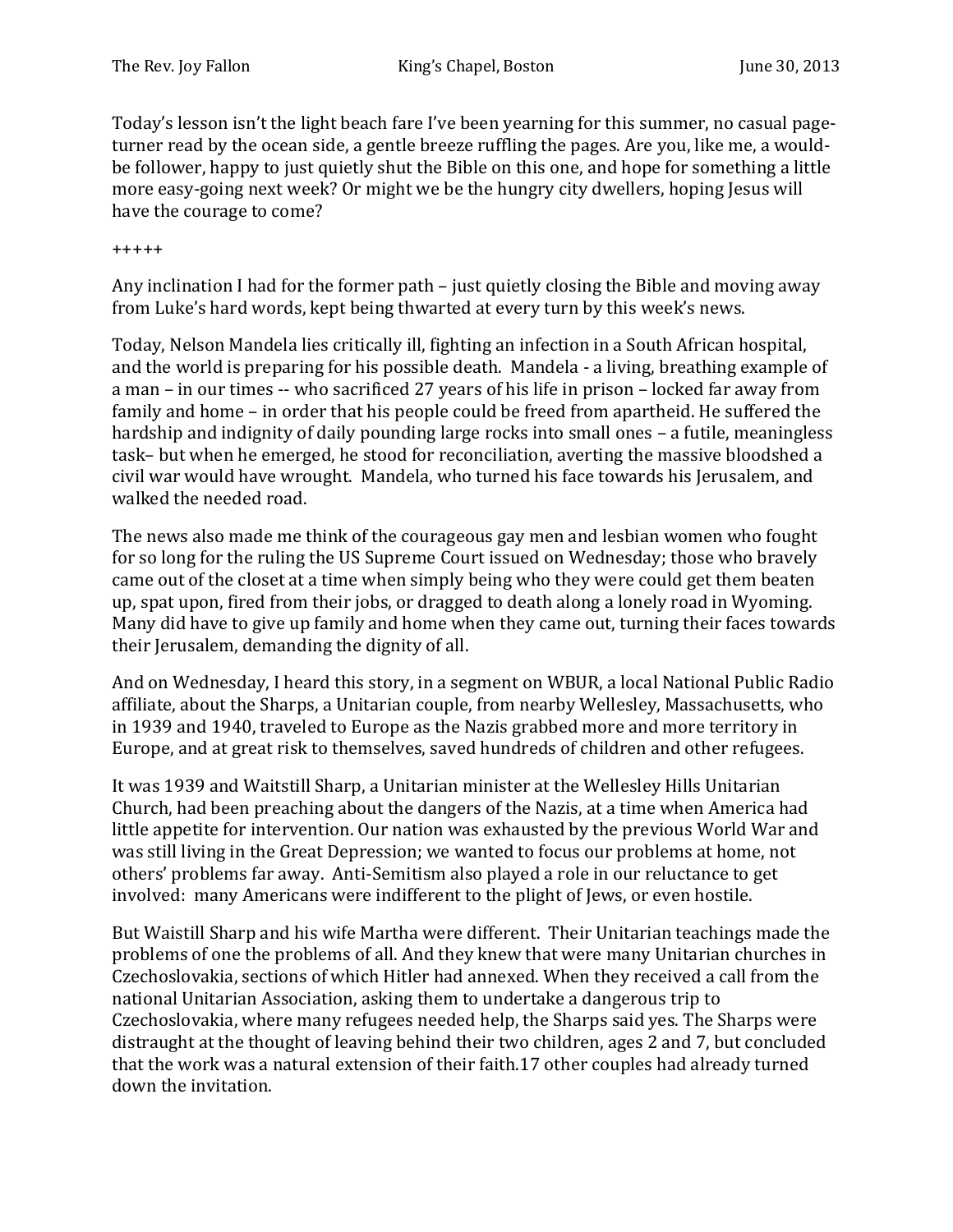The Sharps arrived in Prague in February 1939, and two weeks later the Nazis conquered that city. The Sharps spent the next seven months assisting Czech refugees with resettlement to other countries. As the Nazi's horrific plans became more apparent, the Sharps' resettlement efforts became a rescue mission; they broke the law by laundering funds and accompanying those hunted by Nazis over the borders. Despite being followed by the Nazis, and having their offices searched, they stayed in Prague until they heard rumor that they were to be arrested the next day.

When the Sharps returned home, it was only a short time before Frederick May Eliot, president of the Unitarian Association contacted the Sharps and asked them to return, saying it was their duty.

Waitstill Sharp writes this in his autobiography: "I was taken aback by this and said, 'Dr. Eliot, my family has been broken up We are eagerly counting upon a vacation. I have two young children who need steady parenting.'"

"Vacation?" he shouted "Vacation! Europe is falling to pieces and you talk about vacation? I won't hear the word, you must go! There is no debating it."

Martha Sharp later told her grandson that their decision was excruciating, and leaving her children was the largest regret of her life. But they felt they must. On the second journey, in 1940, Waitstill and Martha worked in Vichy France. Waitstill accompanied a threated Jewish intellectual to the US, and Martha stayed behind to arrange a kinder-transport, bringing back the to the US with her 27 children, between the ages of 3 and 17, Jewish children and those of other dissident parents.

The Sharp's work saved hundreds of people from Nazi death camps; they are two of the three Americans honored by Israel's Holocaust Museum as "Righteous Among the Nations". Gentiles who rescued Jews in the Holocaust.

The Sharps set their faces towards their Jerusalem – Nazi-endangered Europe -- and gave up both family and home to save the lives of hundreds who would have been massacred in concentration camps.

+++++

What was it that enabled the Sharps, like the heroes of the recent Marathon Bombings, to run towards those who were in dire need, at great risk to themselves? Why did the Sharps act when so few others did? When so few other Americans, or Christians anywhere, acted? How could the Sharps do what Jesus speaks of – leaving behind home and family; taking their faith and acting on it, even at personal risk?

+++++

Who are the followers of Jesus, the Jewish rabbi about whom we read every single week here at King's Chapel, in our Gospel lesson? One whom we say, each time we gather, we seek to follow.

To befriend the loveless, as he did.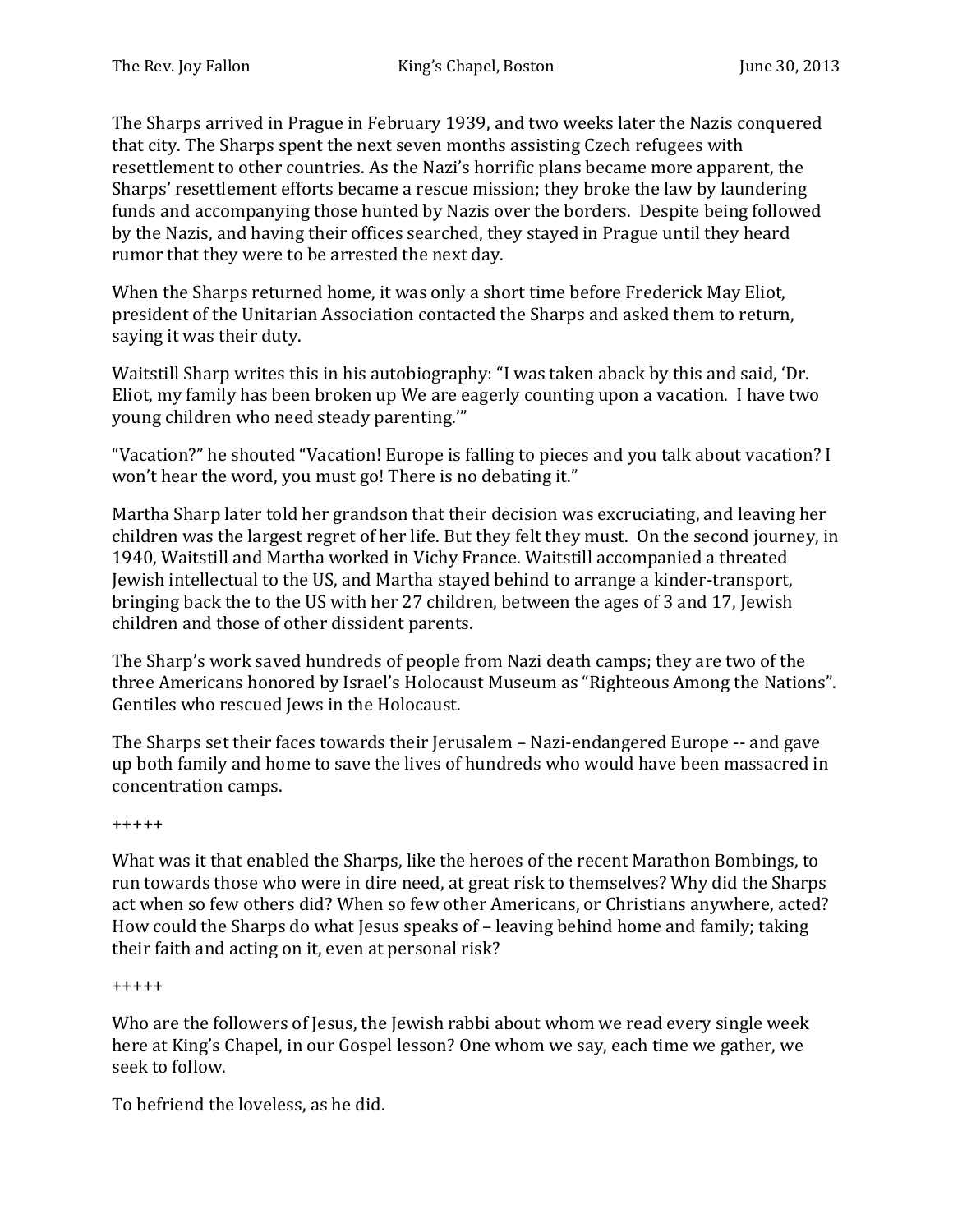To courageously do the right thing, even when others disapprove.

To stand with gay men and women against discrimination and denigration, even before that becomes the law of the land.

To turn our faces towards Jerusalem.

But as often as I feel inspired by these brave stories, I also feel the dread, the marbling of guilt within me. And I wonder: could I do it? Who am I, O God, to do this work? I who love my family more than myself, who treasure my home, the place I go to for shelter against life's storms. Am I ever – will I ever be – able to really follow you?

+++++

Because I'm scared if today's lesson from Luke is only about the heavy costs of discipleship.

And I'm in good company with this fear – because all of Jesus' disciples, even those who stayed on the road with him, had the same fear. They evaded the hard lessons at every turn, even as they walked all the way to Jerusalem alongside him. They didn't understand his intent, even when they journeyed to the Garden of Gethsamene with Jesus, and raised their swords against the Roman soldiers, ready to defend their Teacher.

If I am scared because of the journey ahead, then I am just like those early disciples, because even these, the best of the best of Jesus' followers, failed the biggest test once they got to Jerusalem. They cowered. They scattered. They fled

Jesus told them, You can't look back, but on Good Friday all he could see from the cross were the footprints on the road of his retreating friends, scrambling backwards as far away from him as they could get.

If today's lesson from Luke is primarily a flashing neon sign saying Only the Perfect Followers Can Come with Me, then all 12 disciples would have barred at the door to the Upper Room, or at least sent flying by the bouncer.

All 12 were deeply flawed, disloyal, complete failures as followers. As am I. As are we all. But all 12 were also chosen by him. As are we all.

Hear this good news! Luke's story today isn't about how good we have to be, but about how great God already is.

This story is not about us, so much as it is about God – the one we see through Jesus, who wet to Jerusalem to reach hungry souls despite the danger. We never have to turn towards Jerusalem alone.

Today's lesson is not about what we must do alone, but about what God working through us will do.

It's not about the qualities we need to have before we start the journey, but about trusting that if we keep start, there is One who will walk alongside us, and the way will become clear.